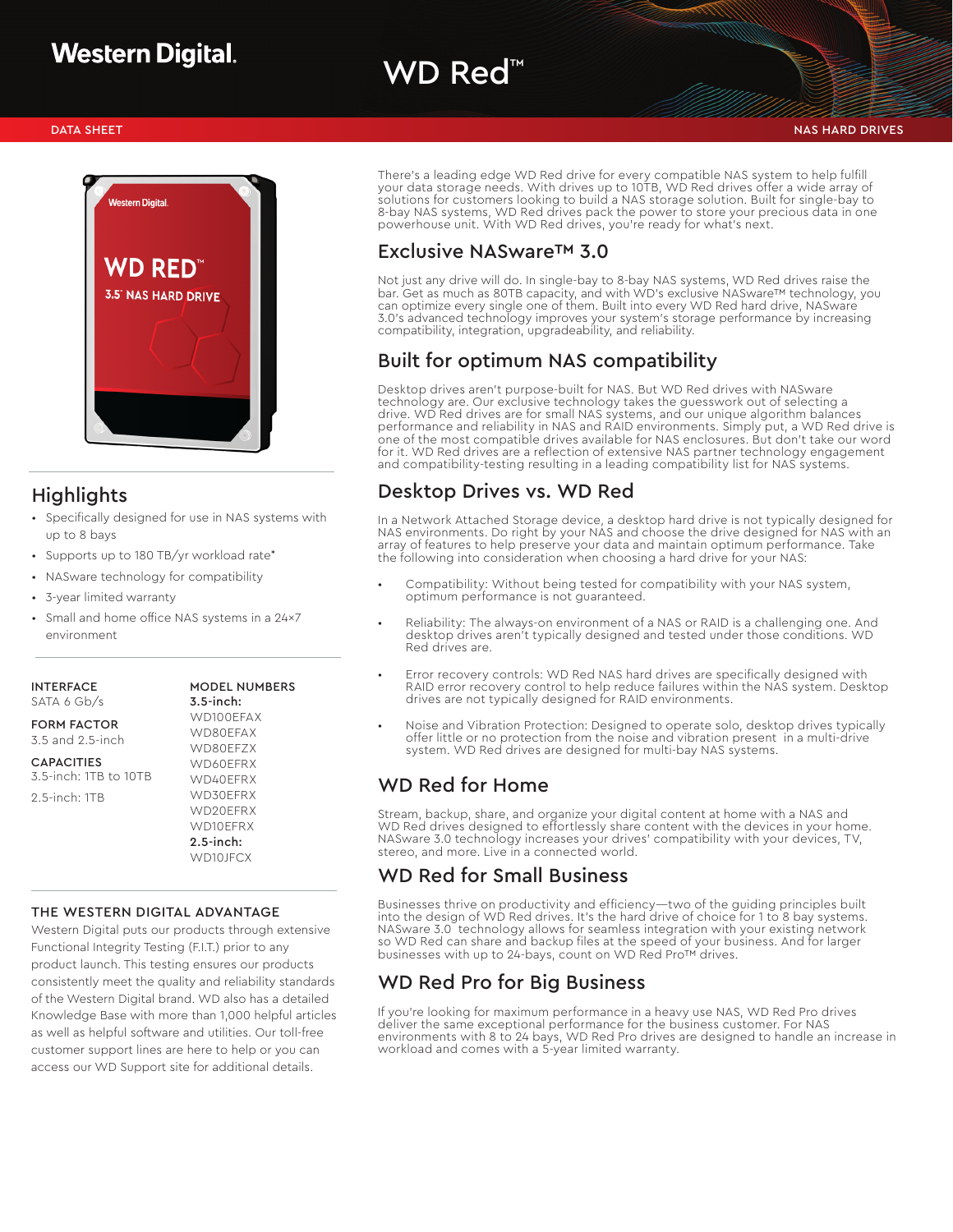### Specifications

|                                                                                                | 10TB                      | 8TB                      | 8TB                       | 6TB                       | 4TB                  |
|------------------------------------------------------------------------------------------------|---------------------------|--------------------------|---------------------------|---------------------------|----------------------|
| Model Number <sup>1</sup>                                                                      | WD100EFAX                 | WD80EFAX                 | WD80EFZX                  | WD60EFRX                  | WD40EFRX             |
| Interface                                                                                      | SATA 6 Gb/s               | SATA 6 Gb/s              | SATA 6 Gb/s               | SATA 6 Gb/s               | SATA 6 Gb/s          |
| Formatted capacity <sup>2</sup>                                                                | 10TB                      | 8TB                      | 8TB                       | 6TB                       | 4TB                  |
| Form factor                                                                                    | $3.5$ -inch               | 3.5-inch                 | 3.5-inch                  | 3.5-inch                  | 3.5-inch             |
| Native command queuing                                                                         | Yes                       | Yes                      | Yes                       | Yes                       | Yes                  |
| Advanced Format (AF)                                                                           | Yes                       | Yes                      | Yes                       | Yes                       | Yes                  |
| RoHS compliant <sup>3</sup>                                                                    | Yes                       | Yes                      | Yes                       | Yes                       | Yes                  |
| Performance                                                                                    |                           |                          |                           |                           |                      |
| Interface Transfer Rate <sup>2</sup> (read<br>speed) up to                                     | 210 MB/s                  | 210 MB/s                 | 178 MB/s                  | 175 MB/s                  | 150 MB/s             |
| Cache (MB) <sup>2</sup>                                                                        | 256                       | 256                      | 128                       | 64                        | 64                   |
| Performance Class                                                                              | 5400 RPM Class            | 5400 RPM Class           | 5400 RPM Class            | 5400 RPM Class            | 5400 RPM Class       |
| Reliability/Data Integrity                                                                     |                           |                          |                           |                           |                      |
| Load/unload cycles <sup>4</sup>                                                                | 600,000                   | 600,000                  | 600,000                   | 600,000                   | 600,000              |
| Non-recoverable errors per bits<br>read                                                        | $<$ 1 in 10 <sup>14</sup> | $<1$ in $10^{14}$        | $<$ 1 in 10 <sup>14</sup> | $<$ 1 in 10 <sup>14</sup> | $1$ in $10^{14}$     |
| MTBF (hours) <sup>5</sup>                                                                      | 1,000,000                 | 1,000,000                | 1,000,000                 | 1,000,000                 | 1,000,000            |
| Workload Rate (TB/year) <sup>6</sup>                                                           | 180                       | 180                      | 180                       | 180                       | 180                  |
| Limited warranty (years) <sup>7</sup>                                                          | 3                         | 3                        | 3                         | 3                         | 3                    |
| Power Management <sup>8</sup>                                                                  |                           |                          |                           |                           |                      |
| 12VDC ±10% (A, peak)<br>5VDC ±10% (A, peak)<br>Average power requirements (W)                  | 1.79                      | 1.85                     | 1.79                      | 1.75                      | 1.75                 |
| Read/Write                                                                                     | 5.7                       | 8.8                      | 6.4                       | 5.3                       | 4.5                  |
| Idle<br>Standby and Sleep                                                                      | 2.8<br>0.5                | 5.3<br>0.8               | 5.2<br>0.7                | 3.4<br>0.4                | 3.3<br>0.4           |
|                                                                                                |                           |                          |                           |                           |                      |
| Environmental Specifications <sup>9</sup>                                                      |                           |                          |                           |                           |                      |
| Temperature (°C)<br>Operating<br>Non-operating                                                 | 0 to 65<br>$-40$ to $70$  | 0 to 65<br>$-40$ to $70$ | 0 to 60<br>$-40$ to $70$  | 0 to 60<br>$-40$ to $70$  | 0 to 60<br>-40 to 70 |
| Shock (Gs)<br>Operating, (2 ms, read/write)<br>Operating, (2 ms, read)<br>Non-operating (2 ms) | 30<br>65<br>250           | 30<br>65<br>250          | 30<br>65<br>250           | 30<br>65<br>250           | 30<br>65<br>250      |
| Acoustics (dBA) <sup>10</sup><br>Idle<br>Seek (average)                                        | 25<br>29                  | 27<br>29                 | 20<br>29                  | 25<br>29                  | 25<br>28             |
| <b>Physical Dimensions</b>                                                                     |                           |                          |                           |                           |                      |
| Height (in./mm, max)                                                                           | 1.028/26.1                | 1.028/26.1               | 1.028/26.1                | 1.028/26.1                | 1.028/26.1           |
| Length (in./mm, max)                                                                           | 5.787/147                 | 5.787/147                | 5.787/147                 | 5.787/147                 | 5.787/147            |
| Width (in./mm, $\pm$ .01 in.)                                                                  | 4/101.6                   | 4/101.6                  | 4/101.6                   | 4/101.6                   | 4/101.6              |
| Weight ( $\frac{1}{2}$ ) (kg, ± 10%)                                                           | 1.43/0.65                 | 1.58/0.715               | 1.43/0.65                 | 1.65/0.75                 | 1.50/0.68            |

#### Specifications subject to change without notice.

To the diproducts may be available in all regions of the world<br>  $\alpha$  and products may be available in all regions of the world<br>  $\alpha$  as used for storage capacity, one megabyte (MB) = one million bytes, one gigabyte (GB) =

<sup>s</sup> MTBF specifications are based upon internal testing using a 40℃ base casting temperature. MTBF is based on<br>a sample population and is estimated by statistical measurements and acceleration algorithms. MTBF does not<br>p

### **Western Digital.**

⁶ Workload Rate is defined as the amount of user data transferred to or from the hard drive. Workload Rate is annualized (TB transferred X (8760 / recorded power-on hours)). Workload Rate will vary depending on your hardware and<br><sup>2</sup> Setware components and configurations.<br><sup>2</sup> See <u>support wide com/warranty</u> for regionally specific warran

<sup>10</sup> Sound power level.